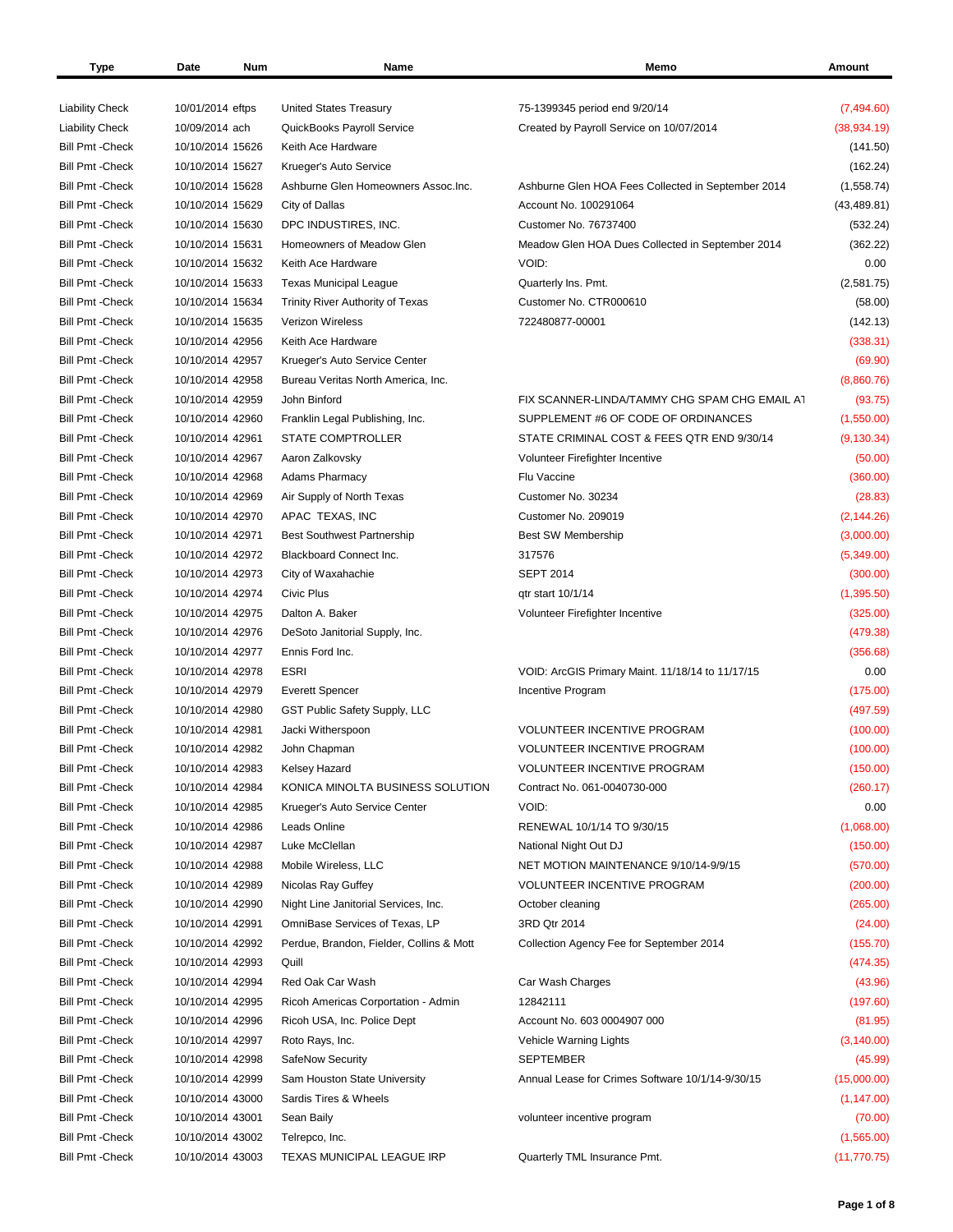Bill Pmt -Check 10/10/2014 43004 Texas Police Association Membership Renewal Chief Moon (30.00) Bill Pmt -Check 10/10/2014 43005 TransUnion Risk Alternative (17.00) Bill Pmt -Check 10/10/2014 43006 Verizon Wireless 722480877-00001 (968.93) Bill Pmt -Check 10/10/2014 43007 Victor O.Schinnerer & Co. Inc. LK HARDING PUBLIC OFF. BOND (50.00) Bill Pmt -Check 10/10/2014 43008 WAXAHACHIE DAILY LIGHT Customer No. 116101 Customer No. 116101 (309.55) Bill Pmt -Check 10/10/2014 43009 William Neal Holt Incentive Program Incentive Program (105.00) Bill Pmt -Check 10/10/2014 43010 Wiseman Hardware, Inc. (244.19) Bill Pmt -Check 10/10/2014 43011 Bound Tree Medical (484.58) 6 (484.58) Bill Pmt -Check 10/10/2014 43012 Chris Romero VOLUNTEER INCENTIVE PROGRAM (50.00) Bill Pmt -Check 10/10/2014 43013 HARDER ELECTRIC, INC. Troubleshoot problems with flag pole lights (134.00) Bill Pmt -Check 10/10/2014 43015 John Binford TESTED NETWORK TESTED NETWORK (93.75) Check 10/10/2014 15641 City of Ovilla General Fund 10/10/14 p/r (10,958.75) Check 10/10/2014 42966 Scott Kretlow Reimb. supplies for National Night Out (77.88) Liability Check 10/10/2014 42962 T. M. R. S. 00961 (9,430.46) Liability Check 10/10/2014 42963 Texas Child Support Disbursement Unit Cause # 70200-D w/e 10/4/14 (164.77) Liability Check 10/10/2014 42964 Tom Powers, Chapter 13 Trustee #10-332444-HDH-13 w/e 10/4/14 (276.92) Liability Check 10/10/2014 42965 Texas Child Support Disbursement Unit 219559352009 w/e 10/4/14 (236.34) Paycheck 10/10/2014 42955 Paycheck (724.69) Paycheck 10/10/2014 43014 Paycheck (215.36) Liability Check 10/15/2014 eftps United States Treasury 75-1399345 w/e 10/4/14 (7,662.60) Bill Pmt -Check 10/17/2014 15636 Citibank 8639-Credit Card Charges (24.00) Bill Pmt -Check 10/17/2014 15637 Connie Dryden (57.97) Bill Pmt -Check 10/17/2014 15638 Curtis & Lois Dickey (54.21) Bill Pmt -Check 10/17/2014 15639 Dennis Little (74.95) Bill Pmt -Check 10/17/2014 15640 Robert Martin (31.95) Bill Pmt -Check 10/17/2014 43016 ConnerCo Rentals Ovilla Night Out (100.00) Bill Pmt -Check 10/17/2014 43017 Nichols, Jackson, Dillard, Hager & Smith (372.44) (372.44) Bill Pmt -Check 10/17/2014 43018 Ovilla Christian School Ovilla Night Out (75.00) Bill Pmt -Check 10/17/2014 43019 UNITED SITE SERVICES OF Texas, Inc. HBI-05767- Portable Restrooms for Park (225.80) Bill Pmt -Check 10/17/2014 43020 Yeldell, Wilson & Co., P.C. (269.30) Bill Pmt -Check 10/17/2014 43021 AFLAC 100 12 AFLAC AFLAC Insurance Pmt. (879.66) Check 10/20/2014 draft State Comptroller State Sales Tax Payable for September 25014 (1,336.66) Check 10/22/2014 43035 Cedar Hill Police Department Training (300.00) Liability Check 10/23/2014 ach QuickBooks Payroll Service Created by Payroll Service on 10/21/2014 (39,362.67) Liability Check 10/23/2014 ach QuickBooks Payroll Service Created by Payroll Service on 10/22/2014 (1,736.35) Bill Pmt -Check 10/24/2014 15643 Citibank 8639-Credit Card Charges (1,188.43) Bill Pmt -Check 10/24/2014 15644 Quill Corporation C5884618 (252.34) Bill Pmt -Check 10/24/2014 15645 Shell 80-728-0062-9 (997.24) Bill Pmt -Check 10/24/2014 43028 AT&T 515-3390 980 972 515-3390 980 3 (103.79) Bill Pmt -Check 10/24/2014 43029 ATMOS Energy Customer No. 3034206231 (52.61) Bill Pmt -Check 10/24/2014 43040 Citibank (6,035.96) Bill Pmt -Check 10/24/2014 43030 Quill (409.90) Bill Pmt -Check 10/24/2014 43031 Shell Account No. 80 728 0062 9 (3,478.58) Bill Pmt -Check 10/24/2014 43032 Texas Workforce Commission 99-991132-3 (6,768.00) Bill Pmt -Check 10/24/2014 43033 The Macarlane Firm, PC (75.00) Bill Pmt -Check 10/24/2014 43034 UNITED SITE SERVICES OF Texas, Inc. HBI-05767- Portable Restrooms for Park (209.57) Bill Pmt -Check 10/24/2014 43036 Gingerbread House (1,000.00) Bill Pmt -Check 10/24/2014 43037 Progressive Waste Solutions of Tx, Inc. (16,692.00) Bill Pmt -Check 10/24/2014 43038 ERCOT **ERCOT** ERCOT Membership (100.00) Check 10/24/2014 15642 City of Ovilla General Fund 10/24/14 p/r (11,300.53) Check 10/24/2014 43025 The Shaken Baby Alliance Training (75.00) Check 10/24/2014 43026 A & B State Inspection 2013 F150 (29.99) Check 10/24/2014 43027 Robert King Refund for overpayment Refund for overpayment (5.00) Liability Check 10/24/2014 43022 Texas Child Support Disbursement Unit 219559352009 w/e 10/18/14 (236.34) Liability Check 10/24/2014 43023 Tom Powers, Chapter 13 Trustee #10-332444-HDH-13 w/e 10/18/14 (276.92) Liability Check 10/24/2014 43024 Texas Child Support Disbursement Unit Cause # 70200-D w/e 10/18/14 (164.77) Paycheck 10/24/2014 43039 Paycheck (854.32)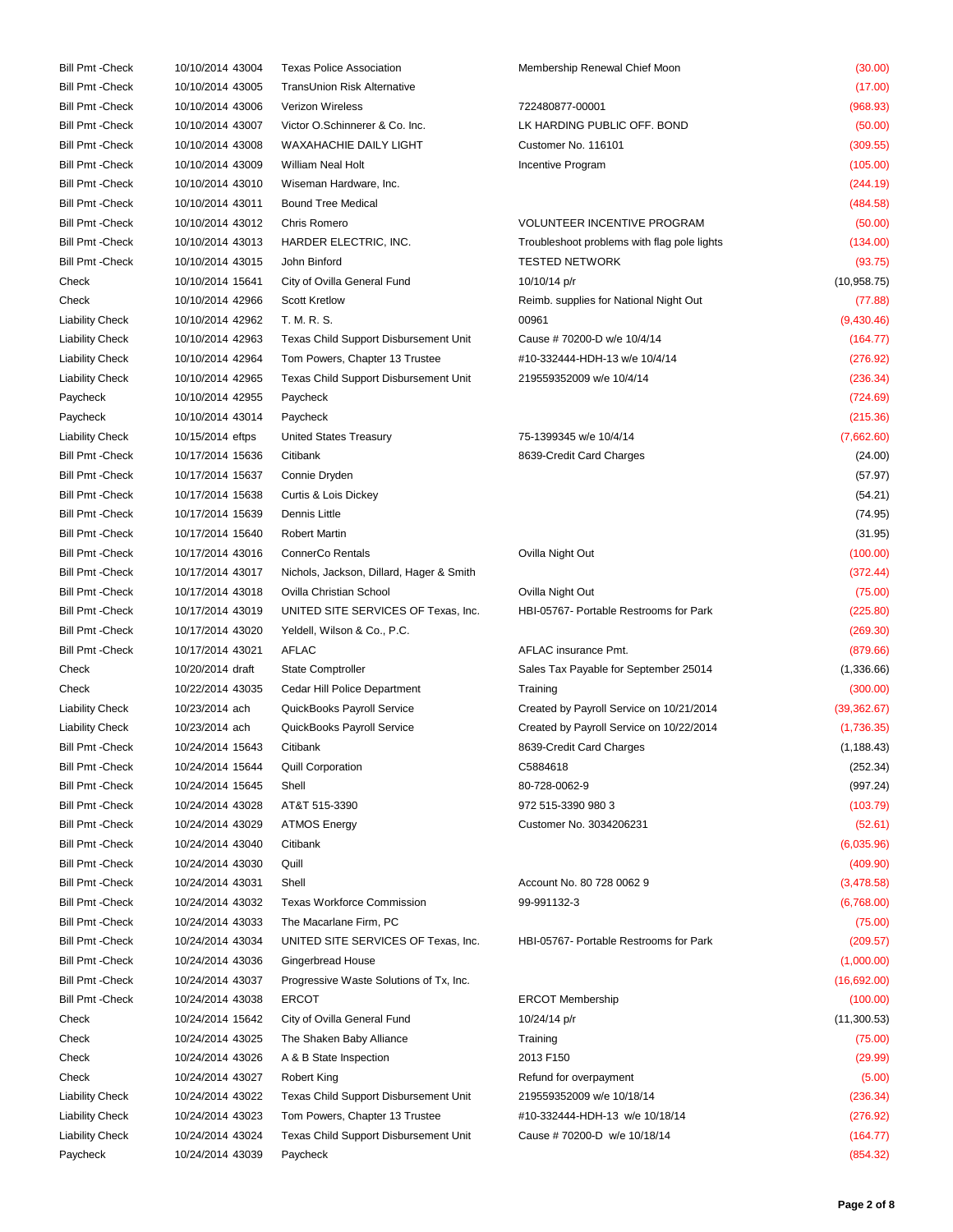| Check                   | 10/28/2014 15646  | U.S. Postal Service                      | postage                                                  | (426.36)     |
|-------------------------|-------------------|------------------------------------------|----------------------------------------------------------|--------------|
| <b>Liability Check</b>  | 10/29/2014 draft  | <b>United States Treasury</b>            | 75-1399345 w/e 10/18/14                                  | (7,880.24)   |
| <b>Bill Pmt - Check</b> | 10/31/2014 15647  | Gexa Energy LP                           | Account No. 91893-2                                      | (2,070.48)   |
| <b>Bill Pmt - Check</b> | 10/31/2014 15648  | Hilco Electric Cooperative, Inc.         | 5605450                                                  | (139.16)     |
| <b>Bill Pmt - Check</b> | 10/31/2014 15649  | Britton Meter Supply, Inc.               |                                                          | (88.20)      |
| <b>Bill Pmt - Check</b> | 10/31/2014 15650  | HD Supply Waterworks, LTD                |                                                          | (578.72)     |
| <b>Bill Pmt - Check</b> | 10/31/2014 43043  | Ellis County Precinct #4                 |                                                          | (7,950.00)   |
| <b>Bill Pmt - Check</b> | 10/31/2014 43044  | Gexa Energy, LP                          | Account No. 91893-2                                      | (4,904.64)   |
| <b>Bill Pmt - Check</b> | 10/31/2014 43045  | HILCO ELECTRIC COOPERATIVE, INC.         | Account No. 4400864000                                   | (576.60)     |
| <b>Bill Pmt - Check</b> | 10/31/2014 43046  | Mike Dooly                               | <b>TxAnim.Ctrl Membersh</b>                              | (25.00)      |
| <b>Bill Pmt - Check</b> | 10/31/2014 43047  | Scott Kurth                              | October Court                                            | (440.00)     |
| <b>Bill Pmt - Check</b> | 10/31/2014 43048  | Texas Comptroller of Public Accounts     | State of Texas CO-OP Dues Acct. # M8484                  | (100.00)     |
| <b>Bill Pmt - Check</b> | 10/31/2014 43049  | UNITED SITE SERVICES OF Texas, Inc.      | HBI-05767- Portable Restrooms for Park                   | (209.57)     |
| <b>Bill Pmt - Check</b> | 10/31/2014 43050  | WAL-MART COMMUNITY                       | 8639-Credit Card Charges                                 | (59.58)      |
| <b>Bill Pmt - Check</b> | 10/31/2014 43051  | AUGUST INDUSTRIES, INC.                  | Customer No. 9OVILL                                      | (306.50)     |
| <b>Bill Pmt - Check</b> | 10/31/2014 43052  | <b>Bound Tree Medical</b>                |                                                          |              |
|                         |                   |                                          |                                                          | (139.89)     |
| <b>Bill Pmt - Check</b> | 10/31/2014 43053  | COMPLETE LOGO SOURCE                     |                                                          | (480.00)     |
| <b>Bill Pmt - Check</b> | 10/31/2014 43054  | <b>DFW Print Management</b>              | hats/shirts                                              | (340.92)     |
| <b>Bill Pmt - Check</b> | 10/31/2014 43055  | Gear Cleaning Solutions, LLC             |                                                          | (193.00)     |
| <b>Bill Pmt - Check</b> | 10/31/2014 43056  | GST Public Safety Supply, LLC            | Alterations to PD provided shirts                        | (11.85)      |
| <b>Bill Pmt - Check</b> | 10/31/2014 43057  | GT Distributors, Inc.                    |                                                          | (316.79)     |
| <b>Bill Pmt - Check</b> | 10/31/2014 43058  | On Time Couriers & Process               | Birkhoff, hendricks, carter courier service              | (69.00)      |
| Check                   | 10/31/2014 15651  | City of Ovilla General Fund              | due to GF                                                | (91, 387.54) |
| <b>Liability Check</b>  | 10/31/2014 43041  | <b>Block Vision</b>                      | November                                                 | (81.68)      |
| <b>Liability Check</b>  | 10/31/2014 43042  | Colonial Life Processing Center          | 9/1/14 to 10/31/14                                       | (59.88)      |
| <b>Liability Check</b>  | 11/06/2014 ach    | QuickBooks Payroll Service               | Created by Payroll Service on 11/05/2014                 | (38, 782.95) |
| <b>Liability Check</b>  | 11/06/2014 43085  | <b>AFLAC</b>                             |                                                          | (1,084.78)   |
| <b>Bill Pmt - Check</b> | 11/07/2014 15653  | John & Amanda Majors                     |                                                          | (7.28)       |
| <b>Bill Pmt - Check</b> | 11/07/2014 15654  | City of Ovilla General Fund              | Garbage Transfer October 2014                            | (17, 796.11) |
| <b>Bill Pmt - Check</b> | 11/07/2014 43062  | <b>Brandi Green</b>                      | Refund of remaining bond, completed driver safety course | (90.90)      |
| <b>Bill Pmt - Check</b> | 11/07/2014 43063  | GST Public Safety Supply, LLC            |                                                          | (435.45)     |
| <b>Bill Pmt - Check</b> | 11/07/2014 43064  | KONICA MINOLTA BUSINESS SOLUTION         | Contract No. 061-0040730-000                             | (231.02)     |
| <b>Bill Pmt - Check</b> | 11/07/2014 43065  | Night Line Janitorial Services, Inc.     |                                                          | (265.00)     |
| <b>Bill Pmt - Check</b> | 11/07/2014 43066  | Perdue, Brandon, Fielder, Collins & Mott | Collection Agency Fee for October 2014                   | (243.00)     |
| <b>Bill Pmt - Check</b> | 11/07/2014 43067  | Quill                                    |                                                          | (120.87)     |
| <b>Bill Pmt - Check</b> | 11/07/2014 43068  | Venecia Green-Miller                     | Refund of remaining bond, completed driver safety course | (90.90)      |
| <b>Bill Pmt - Check</b> | 11/07/2014 43069  | WAXAHACHIE DAILY LIGHT                   |                                                          | (241.60)     |
| <b>Bill Pmt - Check</b> | 11/07/2014 43072  | <b>ESRI</b>                              | ArcGIS Primary Maint. 11/18/14 to 11/17/15               | (400.00)     |
| <b>Bill Pmt - Check</b> | 11/07/2014 43073  | <b>American Express</b>                  |                                                          | (125.00)     |
| <b>Bill Pmt - Check</b> | 11/07/2014 43074  | Aaron Zalkovsky                          | Volunteer Firefighter Incentive                          | (122.50)     |
| <b>Bill Pmt - Check</b> | 11/07/2014 43075  | Chris Romero                             |                                                          | (50.00)      |
| <b>Bill Pmt - Check</b> | 11/07/2014 43076  | Dalton A. Baker                          | Volunteer Firefighter Incentive                          | (300.00)     |
| <b>Bill Pmt - Check</b> | 11/07/2014 43077  | <b>Everett Spencer</b>                   | Incentive Program                                        | (140.00)     |
| <b>Bill Pmt - Check</b> | 11/07/2014 43078  |                                          |                                                          | (300.00)     |
|                         | 11/07/2014 43079  | Jacki Witherspoon                        |                                                          |              |
| <b>Bill Pmt - Check</b> |                   | John Chapman                             | OCTOBER 2014                                             | (150.00)     |
| <b>Bill Pmt - Check</b> | 11/07/2014 43080  | Kelsey Hazard                            |                                                          | (150.00)     |
| <b>Bill Pmt - Check</b> | 11/07/2014 43081  | Milan Skokic                             | Volunteer Program                                        | (100.00)     |
| <b>Bill Pmt - Check</b> | 11/07/2014 43082  | Nicolas Ray Guffey                       |                                                          | (250.00)     |
| <b>Bill Pmt - Check</b> | 11/07/2014 43083  | Sean Baily                               | volunteer incentive program                              | (70.00)      |
| <b>Bill Pmt - Check</b> | 11/07/2014 43084  | William Neal Holt                        | Incentive Program                                        | (70.00)      |
| Check                   | 11/07/2014 15652  | City of Ovilla General Fund              | 11/1/14 p/r                                              | (10, 202.11) |
| <b>Liability Check</b>  | 11/07/2014 43059  | Texas Child Support Disbursement Unit    | Cause #70200-D, 219559352009 w/e 11/1/14                 | (164.77)     |
| <b>Liability Check</b>  | 11/07/2014 43060  | Texas Child Support Disbursement Unit    | 219559352009 w/e 11/1/14                                 | (236.34)     |
| <b>Liability Check</b>  | 11/07/2014 43061  | T. M. R. S.                              | 00961 October 2014                                       | (9,803.93)   |
| Paycheck                | 11/07/2014 43086  | Paycheck                                 |                                                          | (574.91)     |
| Check                   | 11/10/2014 draft  | <b>Propserity Bank</b>                   | bank error                                               | (10.00)      |
| Check                   | 11/10/2014 ret ck | <b>Propserity Bank</b>                   | ret ck 9328                                              | (145.28)     |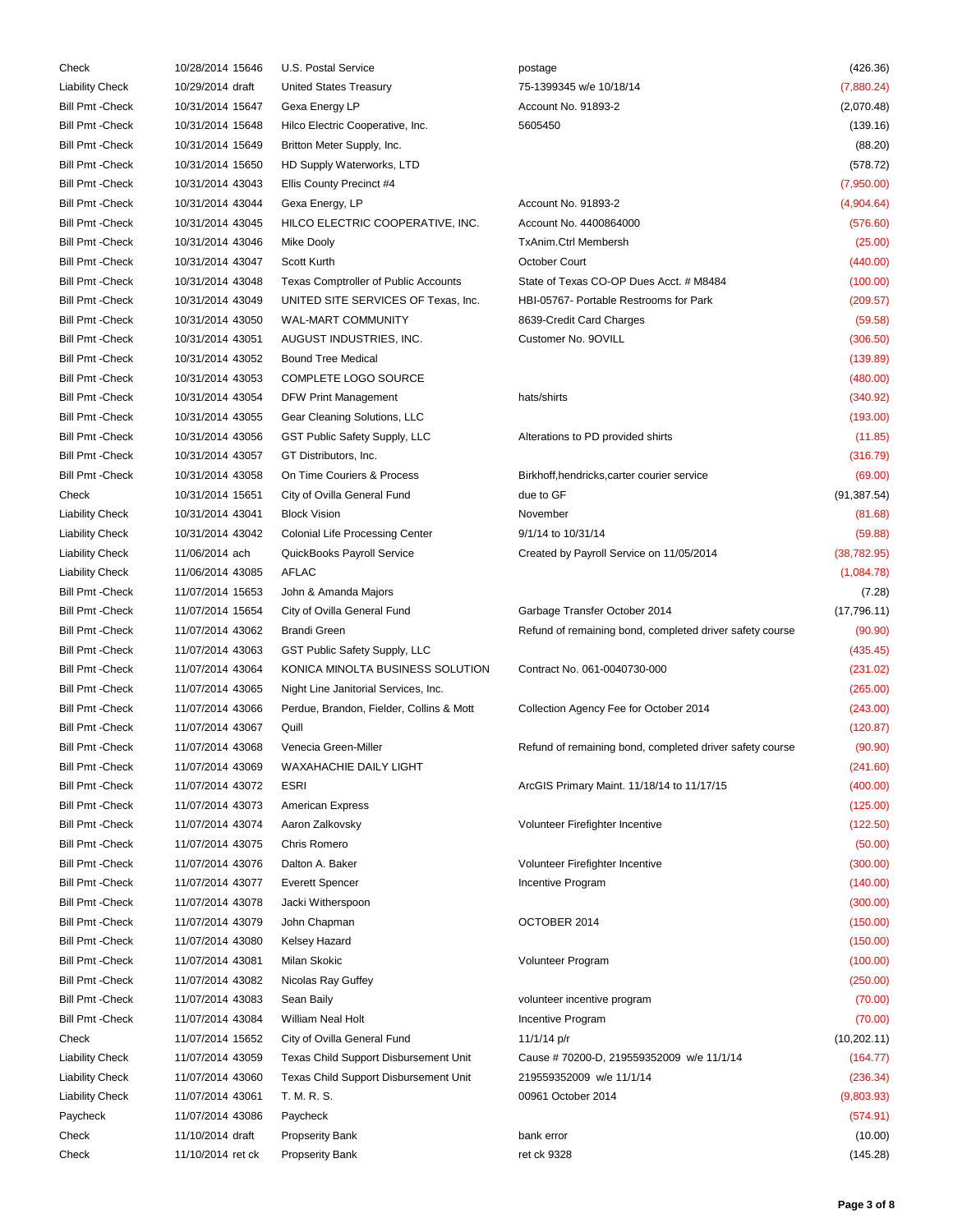| Check                   | 11/12/2014 43106 | <b>Sheraton Gunter</b>                  | Harding-GFOAT November                                  | (490.26)     |
|-------------------------|------------------|-----------------------------------------|---------------------------------------------------------|--------------|
| Check                   | 11/12/2014 DRAFT | Intuit/Quickbooks                       |                                                         | (49.99)      |
| Liability Check         | 11/12/2014 43070 | Tom Powers, Chapter 13 Trustee          | #10-332444-HDH-13 w/e 11/1/14                           | (276.92)     |
| Liability Check         | 11/12/2014 43071 | United States Treasury                  | 75-1399345 w/e 11/1/14                                  | (7,676.66)   |
| Bill Pmt -Check         | 11/14/2014 15655 | Krueger's Auto Service                  |                                                         | (245.30)     |
| Bill Pmt -Check         | 11/14/2014 15656 | Lower Colorado River Authority          | Account ID. 003979                                      | (203.75)     |
| Bill Pmt -Check         | 11/14/2014 15657 | United Health Care                      | GRP 666428 November 2014                                | (3, 171.30)  |
| <b>Bill Pmt - Check</b> | 11/14/2014 15658 | Verizon Wireless                        | VOID: 722480877-00001                                   | 0.00         |
| Bill Pmt -Check         | 11/14/2014 15659 | Continental Research Corp.              |                                                         | (397.00)     |
| Bill Pmt -Check         | 11/14/2014 15660 | DPC INDUSTIRES, INC.                    | Customer No. 76737400                                   | (30.00)      |
| <b>Bill Pmt - Check</b> | 11/14/2014 15661 | Trinity River Authority of Texas        | Customer No. CTR000610 SEPTEMBER                        | (58.00)      |
| <b>Bill Pmt - Check</b> | 11/14/2014 15662 | Verizon Wireless                        | 722480877-00001                                         | (180.15)     |
| Bill Pmt -Check         | 11/14/2014 43087 | <b>American Express</b>                 | VOID:                                                   | 0.00         |
| Bill Pmt -Check         | 11/14/2014 43088 | <b>First Check Applicant Screening</b>  |                                                         | (16.00)      |
| Bill Pmt -Check         |                  | Civic Plus                              | CHANGE TO PAYMENTS SECTION                              |              |
|                         | 11/14/2014 43089 |                                         |                                                         | (150.00)     |
| Bill Pmt -Check         | 11/14/2014 43090 | John Binford                            | VARIOUS SOFTWARE CHANGES                                | (225.00)     |
| Bill Pmt -Check         | 11/14/2014 43091 | Krueger's Auto Service Center           |                                                         | (41.37)      |
| <b>Bill Pmt - Check</b> | 11/14/2014 43092 | Progressive Waste Solutions of Tx, Inc. | <b>OCTOBER</b>                                          | (16,692.00)  |
| Bill Pmt -Check         | 11/14/2014 43093 | TEXAS MUNICIPAL LEAGUE IRP              | Quarterly TML Insurance Pmt.                            | (137.50)     |
| <b>Bill Pmt - Check</b> | 11/14/2014 43094 | TransUnion Risk Alternative             | <b>OCTOBER</b>                                          | (17.50)      |
| Bill Pmt -Check         | 11/14/2014 43095 | United Health Care                      | GRP 666428 November 2014                                | (8, 245.38)  |
| <b>Bill Pmt - Check</b> | 11/14/2014 43096 | Verizon Wireless                        | VOID: 722480877-00001                                   | 0.00         |
| Bill Pmt -Check         | 11/14/2014 43097 | <b>WAXAHACHIE DAILY LIGHT</b>           | Customer No. 116101                                     | (170.63)     |
| Bill Pmt -Check         | 11/14/2014 43098 | Pam Woodall                             |                                                         | (70.00)      |
| Bill Pmt -Check         | 11/14/2014 43099 | Air Supply of North Texas               | Customer No. 30234                                      | (27.90)      |
| <b>Bill Pmt - Check</b> | 11/14/2014 43100 | <b>Bound Tree Medical</b>               |                                                         | (206.85)     |
| <b>Bill Pmt - Check</b> | 11/14/2014 43101 | Ennis Ford Inc.                         | pd 102 ac hose                                          | (125.42)     |
| Bill Pmt -Check         | 11/14/2014 43102 | GST Public Safety Supply, LLC           | <b>VOID: UNIFORM DETAIL</b>                             | 0.00         |
| <b>Bill Pmt - Check</b> | 11/14/2014 43103 | Mac Haik Ford                           | pd 103 trans inspection/repair                          | (522.40)     |
| Bill Pmt -Check         | 11/14/2014 43104 | <b>American Express</b>                 |                                                         | (361.71)     |
| Bill Pmt -Check         | 11/14/2014 43105 | Verizon Wireless                        | 722480877-00001                                         | (880.76)     |
| <b>Liability Check</b>  | 11/20/2014 ach   | QuickBooks Payroll Service              | Created by Payroll Service on 11/18/2014                | (40, 772.33) |
| Liability Check         | 11/20/2014 ach   | QuickBooks Payroll Service              | Created by Payroll Service on 11/18/2014                | (1,736.37)   |
| Liability Check         | 11/20/2014 ach   | QuickBooks Payroll Service              | Created by Payroll Service on 11/18/2014                | (80.15)      |
| Bill Pmt -Check         | 11/21/2014 15663 | Britton Meter Supply, Inc.              |                                                         | (162.28)     |
| <b>Bill Pmt - Check</b> | 11/21/2014 15664 | Circle H Contractors, LP                | Lump Sum Sanitary Sewer Serv. W Main and 664-Mr. Bill C | (1,500.00)   |
| Bill Pmt -Check         | 11/21/2014 15665 | City of Dallas                          | VOID: Account No. 100291064                             | 0.00         |
| <b>Bill Pmt - Check</b> | 11/21/2014 15666 | Clifford Power Systems, Inc.            | <b>GENERATOR REPAIR</b>                                 | (1,928.35)   |
| <b>Bill Pmt - Check</b> | 11/21/2014 15667 | DPC INDUSTIRES, INC.                    |                                                         | (667.69)     |
| Bill Pmt -Check         | 11/21/2014 15668 | Hilco Electric Cooperative, Inc.        | 5605450                                                 | (138.13)     |
| Bill Pmt -Check         | 11/21/2014 15669 | Trinity River Authority of Texas        | VOID:                                                   | 0.00         |
| Bill Pmt -Check         | 11/21/2014 15670 | City of Dallas                          | Account No. 100291064                                   | (26, 891.06) |
| Bill Pmt -Check         | 11/21/2014 15671 | U.S. Postal Service                     | water bills                                             | (500.00)     |
| <b>Bill Pmt - Check</b> | 11/21/2014 15672 | Trinity River Authority of Texas        | Customer No. CTR000610 NOVEMBER                         | (55,999.00)  |
| Bill Pmt -Check         | 11/21/2014 43118 | APAC TEXAS, INC                         | Customer No. 209019                                     | (1,066.62)   |
| Bill Pmt -Check         | 11/21/2014 43119 | AT&T 515-3390                           | 972 515-3390 980 3                                      | (103.80)     |
| <b>Bill Pmt - Check</b> |                  |                                         |                                                         |              |
|                         | 11/21/2014 43120 | <b>ATMOS Energy</b>                     | Customer No. 3034206231                                 | (61.10)      |
| Bill Pmt -Check         | 11/21/2014 43121 | <b>Bound Tree Medical</b>               |                                                         | (163.32)     |
| Bill Pmt -Check         | 11/21/2014 43122 | COMPLETE LOGO SOURCE                    | caps                                                    | (192.00)     |
| <b>Bill Pmt - Check</b> | 11/21/2014 43123 | Dulworth Septic Systems                 | PUMPED SYSTEM                                           | (300.00)     |
| Bill Pmt -Check         | 11/21/2014 43124 | Econo Signs                             | Customer No. 75154                                      | (259.64)     |
| <b>Bill Pmt - Check</b> | 11/21/2014 43125 | George Ray Mount                        | <b>JOEL GAYTAN</b>                                      | (100.00)     |
| Bill Pmt -Check         | 11/21/2014 43126 | HILCO ELECTRIC COOPERATIVE, INC.        | Account No. 4400864000                                  | (714.73)     |
| Bill Pmt -Check         | 11/21/2014 43127 | NORTH CENTRAL TEXAS COG                 | 10/1/14-9/30/15 ANNUAL MEMBERSHIP                       | (200.00)     |
| Bill Pmt -Check         | 11/21/2014 43128 | <b>Personal Concepts</b>                | customer 25P7410760                                     | (45.85)      |
| Bill Pmt -Check         | 11/21/2014 43129 | Quill                                   |                                                         | (342.78)     |
| Bill Pmt -Check         | 11/21/2014 43130 | Ricoh Americas Corportation - Admin     | 12842111                                                | (387.69)     |
|                         |                  |                                         |                                                         |              |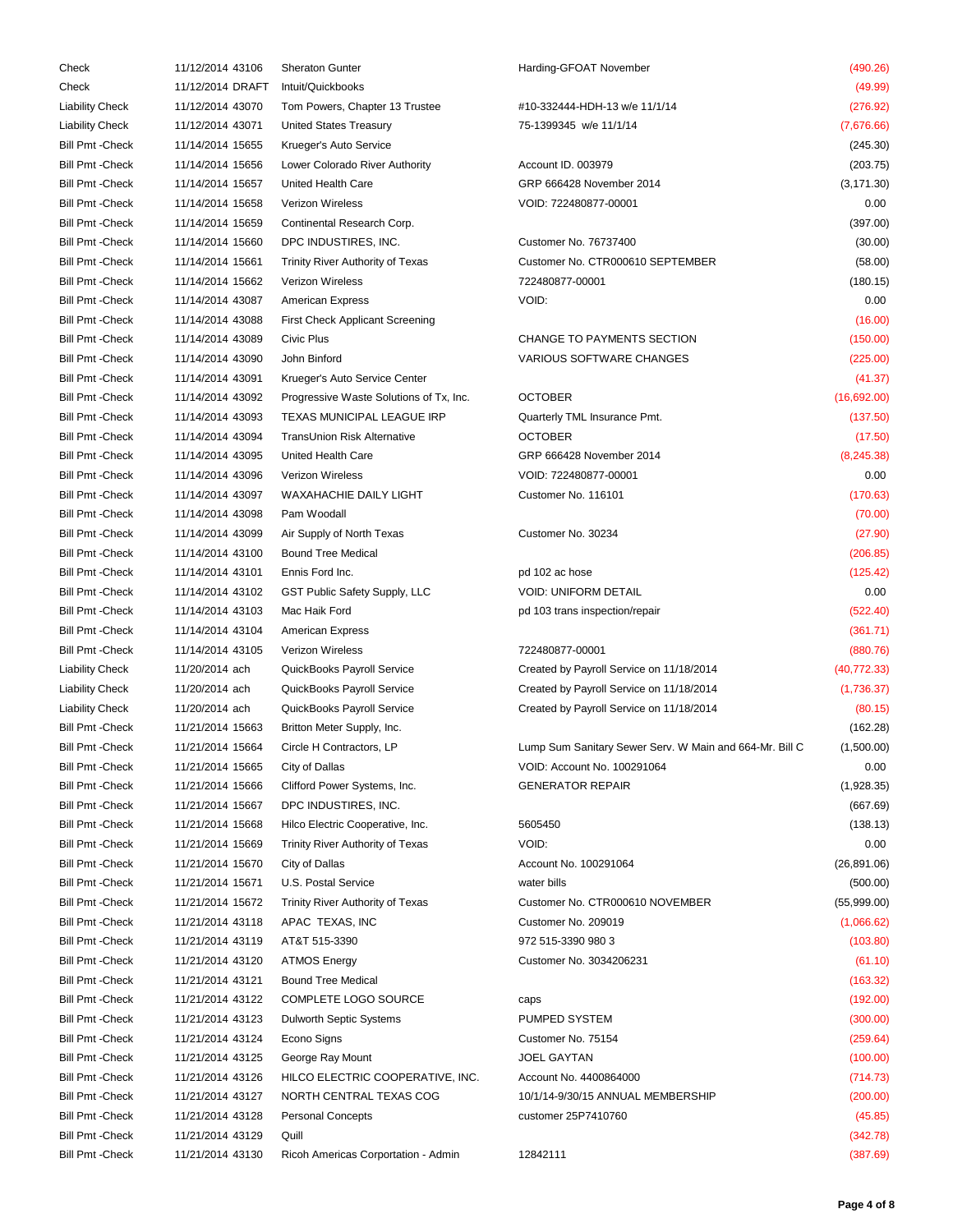Bill Pmt -Check 11/21/2014 43131 Ricoh USA, Inc. Police Dept Account No. 603 0004907 000 (81.95) Bill Pmt -Check 11/21/2014 43132 Scott Kurth November Court November Court (440.00) Bill Pmt -Check 11/21/2014 43133 Stephen B. Trammell DO 2665 (160.00) Bill Pmt -Check 11/21/2014 43134 The Macarlane Firm, PC (225.00) Bill Pmt -Check 11/21/2014 43135 The Police and Sheriffs Press 1- ID Card JOEL GAYTAN (32.49) Bill Pmt -Check 11/21/2014 43136 UNITED SITE SERVICES OF Texas, Inc. HBI-05767- Portable Restrooms for Park (209.57) Bill Pmt -Check 11/21/2014 43137 U. S. Postal Service permit #13 permit #13 (400.00) Check 11/21/2014 15679 City of Ovilla General Fund p/r 11/21/14 (10,380.60) Check 11/21/2014 43114 Ms. Linda Harding reimburse/conference san antonio/nctcog (391.96) Check 11/21/2014 43115 Ellis County Clerk Filling fees for certified ord. & budget (30.00) Check 11/21/2014 43113 Brandi Green REPLACE CHECK 43062 (90.90) Check 11/21/2014 43116 Texas Police Chiefs Association Registration - Michael C. Moon (295.00) Check 11/21/2014 43117 Todd Steadman Refund - Gazebo (10.00) Liability Check 11/21/2014 43109 Texas Child Support Disbursement Unit 219559352009 period end 11/15/14 (236.34) Liability Check 11/21/2014 43110 Tom Powers, Chapter 13 Trustee #10-332444-HDH-13 period end 11/15/14 (276.92) Liability Check 11/21/2014 43111 Texas Child Support Disbursement Unit Cause # 70200-D period end 11/15/14 (164.77) Liability Check 11/21/2014 43112 United States Treasury 75-1399345 period end 11/15/14 (8,149.36) Paycheck 11/21/2014 43108 Paycheck (669.59) Check 11/24/2014 15673 State Comptroller Sales Tax Payable for October 2014 (1,218.86) Check 11/24/2014 DRAFT Intuit/Quickbooks Annual Maint. on QB (1,050.00) Check Liability Check 11/26/2014 43107 United States Treasury VOID: 75-1399345 period ending 11/15/14 0.00 Bill Pmt -Check 11/28/2014 15674 Citibank 8639-Credit Card Charges (225.00) Bill Pmt -Check 11/28/2014 15675 City of Midlothian 5384 (4,505.00) Bill Pmt -Check 11/28/2014 15676 Shell 80-728-0062-9 80-728-0062-9 (1,286.21) Bill Pmt -Check 11/28/2014 15677 Tools Plus Industries (627.05) (627.05) Bill Pmt -Check 11/28/2014 15678 United Health Care GRP 666428 DECEMBER 2014 (3,150.40) Bill Pmt -Check 11/28/2014 43140 Citibank (3,334.25) Bill Pmt -Check 11/28/2014 43141 Birkhoff, Hendricks & Carter, LLP STORM WATER MANAGEMENT (1,255.59) Bill Pmt -Check 11/28/2014 43142 City of Midlothian (30,134.75) Bill Pmt -Check 11/28/2014 43143 John Binford VARIOUS SOFTWARE CHANGES (131.25) Bill Pmt -Check 11/28/2014 43144 On the Border EMPLOYEE AWARD LUNCHEON (400.65) Bill Pmt -Check 11/28/2014 43145 SafeNow Security OCTOBER (45.99) Bill Pmt -Check 11/28/2014 43146 Shell Account No. 80 728 0062 9 (3,079.26) Bill Pmt -Check 11/28/2014 43147 Tools Plus Industries LLC (92.99) Bill Pmt -Check 11/28/2014 43148 United Health Care GRP 666428 DECEMBER 2014 (8,821.12) Bill Pmt -Check 11/28/2014 43149 Yeldell, Wilson & Co., P.C. accounting questions (271.20) Check 11/28/2014 43138 Neil Phillips **Refund remaining bond docket 148348** (65.90) Liability Check 11/28/2014 43139 Block Vision DECEMBER (64.34) Bill Pmt -Check 11/30/2014 15703 City of Ovilla General Fund VOID: Garbage Transfer November 2014 0.00 Liability Check 12/01/2014 43150 Aetna (510.40) Check 12/03/2014 DRAFT HARLAND CLARKE (122.54) Liability Check 12/04/2014 ach QuickBooks Payroll Service Created by Payroll Service on 12/02/2014 (39,899.07) Bill Pmt -Check 12/05/2014 15680 AVR Inc. <br>
ANNUAL UB SOFTWARE SUPPORT 1/2015-12/31/15 (3,434.00) Bill Pmt -Check 12/05/2014 15681 Birkhoff, Hendricks, & Carter, LLP IMPACT FEE UPDATE (1,127.55) Bill Pmt -Check 12/05/2014 15682 Britton Meter Supply, Inc. (259.16) Bill Pmt -Check 12/05/2014 43156 All Sports Trophies Service Awards for City Employees (55.00) Bill Pmt -Check 12/05/2014 43157 Bureau Veritas North America, Inc. (8,862.45) Bill Pmt -Check 12/05/2014 43158 City of Waxahachie OCTOBER (100.00) Bill Pmt -Check 12/05/2014 43159 Nichols, Jackson, Dillard, Hager & Smith (595.00) Bill Pmt -Check 12/05/2014 43160 Quill (534.96) Bill Pmt -Check 12/05/2014 43161 Ricoh Americas Corportation - Admin 12842111 (200.29) Bill Pmt -Check 12/05/2014 43162 Sharp Testing Services, Inc. hose testing (2,475.00) Bill Pmt -Check 12/05/2014 43163 The Macarlane Firm, PC (900.00) Bill Pmt -Check 12/05/2014 43165 Perdue, Brandon, Fielder, Collins & Mott Collection Agency Fee for November 2014 (140.40) Bill Pmt -Check 12/05/2014 43166 Birkhoff, Hendricks & Carter, LLP BRYSON MANOR / IMPACT FEE UPDATE (856.73) Bill Pmt -Check 12/05/2014 43167 GST Public Safety Supply, LLC (399.94) Bill Pmt -Check 12/05/2014 43168 MES - Texas (138.81)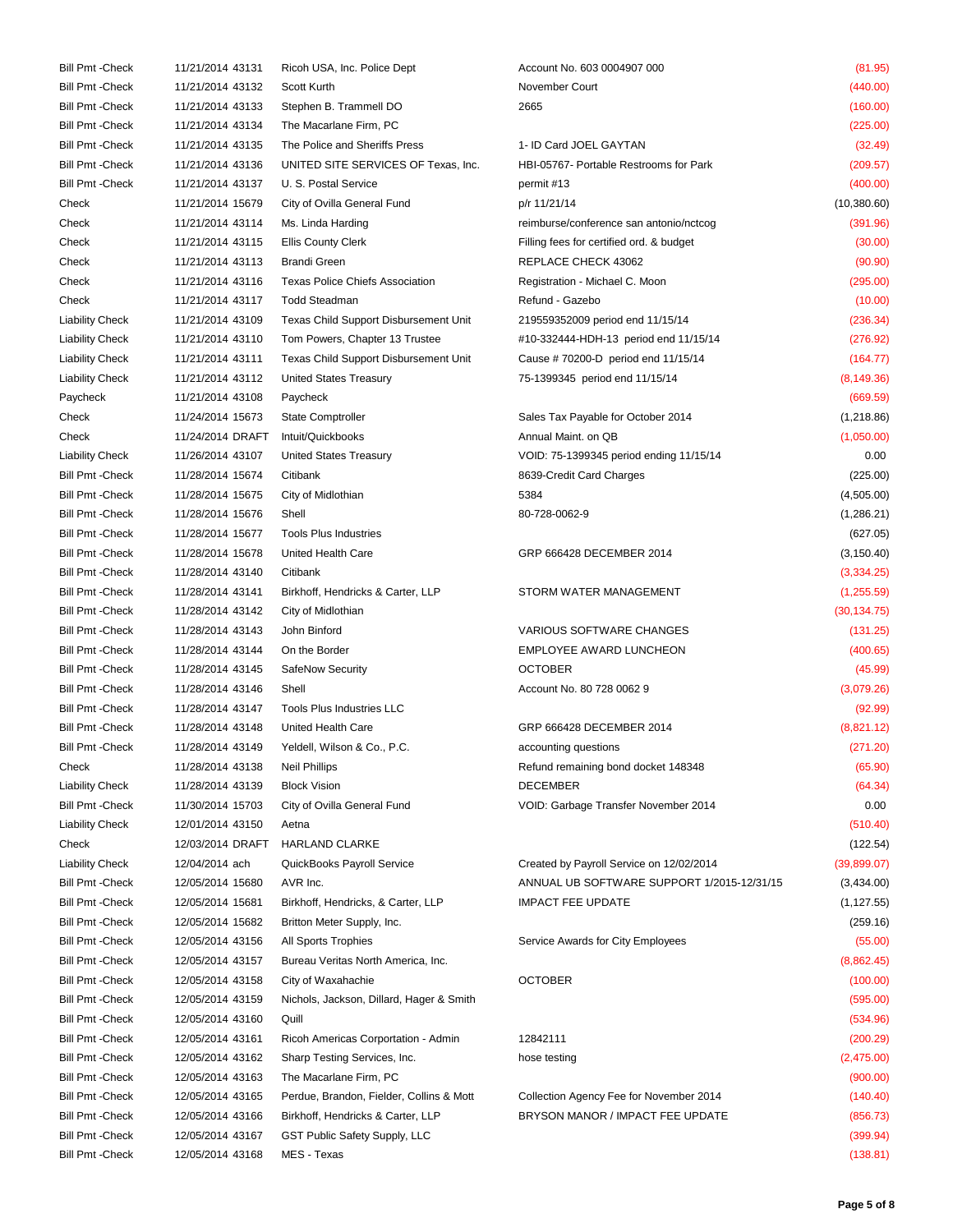| <b>Bill Pmt - Check</b> | 12/05/2014 43170 | <b>American Express</b>                  |                                                  | (1,044.12)   |
|-------------------------|------------------|------------------------------------------|--------------------------------------------------|--------------|
| Check                   | 12/05/2014 15707 | City of Ovilla General Fund              | PAY DATE 12/05/14                                | (10, 482.11) |
| Check                   | 12/05/2014 DRAFT | <b>Propserity Bank</b>                   | ret ck 1119                                      | (64.24)      |
| Check                   | 12/05/2014 43164 | <b>TMCA Yellow Rose Chapter</b>          | <b>Chapter Meeting</b>                           | (20.00)      |
|                         |                  | Cedar Hill Police Department             |                                                  |              |
| Check                   | 12/05/2014 43169 |                                          | Training                                         | (375.00)     |
| <b>Liability Check</b>  | 12/05/2014 43152 | Texas Child Support Disbursement Unit    | Cause #70200-D 12/5/14                           | (164.77)     |
| <b>Liability Check</b>  | 12/05/2014 43153 | Tom Powers, Chapter 13 Trustee           | #10-332444-HDH-13 12/5/14                        | (276.92)     |
| <b>Liability Check</b>  | 12/05/2014 43154 | Texas Child Support Disbursement Unit    | 219559352009 12/5/14                             | (236.34)     |
| <b>Liability Check</b>  | 12/05/2014 43171 | <b>AFLAC</b>                             | <b>DECEMBER</b>                                  | (1,084.78)   |
| <b>Liability Check</b>  | 12/05/2014 43172 | T. M. R. S.                              | 00961 November 2014                              | (9,714.96)   |
| Paycheck                | 12/05/2014 43151 | Paycheck                                 |                                                  | (630.83)     |
| <b>Liability Check</b>  | 12/10/2014 43155 | United States Treasury                   | 75-1399345 12/5/14                               | (7,932.18)   |
| <b>Bill Pmt - Check</b> | 12/12/2014 15683 | <b>Walmart Community</b>                 | VOID: 8639-Credit Card Charges                   | 0.00         |
| <b>Bill Pmt - Check</b> | 12/12/2014 15684 | Grainger                                 | <b>Starter Capacitor</b>                         | (75.66)      |
| <b>Bill Pmt - Check</b> | 12/12/2014 15685 | Ashburne Glen Homeowners Assoc.Inc.      | Ashburne Glen HOA Fees Collected in October 2014 | (1,389.27)   |
| <b>Bill Pmt - Check</b> | 12/12/2014 15686 | AVR Inc.                                 | POSTCARD STOCK                                   | (767.18)     |
| <b>Bill Pmt - Check</b> | 12/12/2014 15687 | DPC INDUSTIRES, INC.                     | Customer No. 76737400                            | (210.89)     |
| <b>Bill Pmt - Check</b> | 12/12/2014 15688 | <b>Dulworth Sceptic Services</b>         | PUMPED SEPTIC                                    | (410.00)     |
| <b>Bill Pmt - Check</b> | 12/12/2014 15689 | Gexa Energy LP                           | Account No. 91893-2                              | (2,052.87)   |
| <b>Bill Pmt - Check</b> | 12/12/2014 15690 | Homeowners of Meadow Glen                | Meadow Glen HOA Dues Collected in October 2014   | (325.73)     |
| <b>Bill Pmt - Check</b> | 12/12/2014 15691 | <b>Quill Corporation</b>                 | C5884618                                         | (96.53)      |
| <b>Bill Pmt - Check</b> | 12/12/2014 15692 | Verizon Wireless                         | 722480877-00001                                  | (181.45)     |
| <b>Bill Pmt - Check</b> | 12/12/2014 15693 | Lower Colorado River Authority           | water testing                                    | (195.26)     |
| <b>Bill Pmt - Check</b> | 12/12/2014 15694 | Miller Co., Inc.                         | repair                                           | (2,482.66)   |
| <b>Bill Pmt - Check</b> | 12/12/2014 15695 | <b>Texas Commission on Environmental</b> | 90700067                                         |              |
|                         |                  |                                          |                                                  | (2,614.40)   |
| <b>Bill Pmt - Check</b> | 12/12/2014 15696 | Trinity River Authority of Texas         | Customer No. CTR000610 DECEMBER                  | (18,666.00)  |
| <b>Bill Pmt - Check</b> | 12/12/2014 15697 | Krueger's Auto Service                   |                                                  | (92.12)      |
| <b>Bill Pmt - Check</b> | 12/12/2014 15698 | <b>Walmart Community</b>                 | 8639-Credit Card Charges                         | (379.72)     |
| <b>Bill Pmt - Check</b> | 12/12/2014 15699 | Odessa Pumps                             |                                                  | (5,972.85)   |
| <b>Bill Pmt - Check</b> | 12/12/2014 15700 | HD Supply Waterworks, LTD                |                                                  | (429.81)     |
| <b>Bill Pmt - Check</b> | 12/12/2014 15701 | City of Dallas                           | Account No. 100291064                            | (21, 949.44) |
| <b>Bill Pmt - Check</b> | 12/12/2014 15702 | Keith Ace Hardware                       |                                                  | (304.56)     |
| <b>Bill Pmt - Check</b> | 12/12/2014 43173 | O'REILLY AUTO PARTS                      | trans fluid                                      | (8.59)       |
| <b>Bill Pmt - Check</b> | 12/12/2014 43174 | WAL-MART COMMUNITY                       | 8639-Credit Card Charges                         | (119.92)     |
| <b>Bill Pmt - Check</b> | 12/12/2014 43175 | <b>American Express</b>                  | VOID:                                            | 0.00         |
| <b>Bill Pmt - Check</b> | 12/12/2014 43176 | Red Oak Auto Parts                       | Customer #100300- Parts                          | (212.14)     |
| <b>Bill Pmt - Check</b> | 12/12/2014 43177 | Mac Haik Ford                            |                                                  | (35.06)      |
| <b>Bill Pmt - Check</b> | 12/12/2014 43178 | <b>American Express</b>                  | <b>BOOKS</b>                                     | (250.55)     |
| <b>Bill Pmt - Check</b> | 12/12/2014 43179 | Brindlee Mountain Fire Apparatus, LLC    | Broker sale of 2006 F650 Rescue Pump & Tank      | (6,370.00)   |
| <b>Bill Pmt - Check</b> | 12/12/2014 43180 | Bureau Veritas North America, Inc.       |                                                  | (4,455.74)   |
| <b>Bill Pmt - Check</b> | 12/12/2014 43181 | City of Waxahachie                       | November                                         | (200.00)     |
| <b>Bill Pmt - Check</b> | 12/12/2014 43182 | Dallas Central Appraisal District        | 2nd Quarter Budget Allocation for Tax Collection | (185.00)     |
| <b>Bill Pmt - Check</b> | 12/12/2014 43183 | <b>DFW Print Management</b>              |                                                  | (1, 210.73)  |
| <b>Bill Pmt - Check</b> | 12/12/2014 43184 | Fed Ex                                   |                                                  | (3.52)       |
| <b>Bill Pmt - Check</b> |                  |                                          | Jamie Wells                                      |              |
|                         | 12/12/2014 43185 | George Ray Mount                         |                                                  | (100.00)     |
| <b>Bill Pmt - Check</b> | 12/12/2014 43186 | Gexa Energy, LP                          | Account No. 91893-2                              | (4,862.93)   |
| <b>Bill Pmt - Check</b> | 12/12/2014 43187 | GST Public Safety Supply, LLC            | Body Armor                                       | (729.95)     |
| <b>Bill Pmt - Check</b> | 12/12/2014 43188 | J.P. Cooke Company                       | Dog Tags                                         | (102.07)     |
| <b>Bill Pmt - Check</b> | 12/12/2014 43189 | Night Line Janitorial Services, Inc.     | <b>DECEMBER</b>                                  | (265.00)     |
| <b>Bill Pmt - Check</b> | 12/12/2014 43190 | On Time Couriers & Process               | Birkhoff, hendricks, carter courier service      | (69.00)      |
| <b>Bill Pmt - Check</b> | 12/12/2014 43191 | Ricoh USA, Inc. Police Dept              | customer number 12842111                         | (720.60)     |
| <b>Bill Pmt - Check</b> | 12/12/2014 43192 | The Police and Sheriffs Press            | 1- ID Card MARIO                                 | (12.49)      |
| <b>Bill Pmt - Check</b> | 12/12/2014 43193 | TransUnion Risk Alternative              | <b>NOVEMBER</b>                                  | (11.75)      |
| <b>Bill Pmt - Check</b> | 12/12/2014 43194 | Verizon Wireless                         | 722480877-00001                                  | (741.06)     |
| <b>Bill Pmt - Check</b> | 12/12/2014 43195 | WAXAHACHIE DAILY LIGHT                   | Customer No. 116101                              | (311.06)     |
| <b>Bill Pmt - Check</b> | 12/12/2014 43196 | Dulworth Septic Systems                  | PUMPED SYSTEM                                    | (410.00)     |
| Bill Pmt - Check        | 12/12/2014 43197 | Ellis Central Appraisal District         | 1st Qtr. Tax Appraisal Fee                       | (3,387.88)   |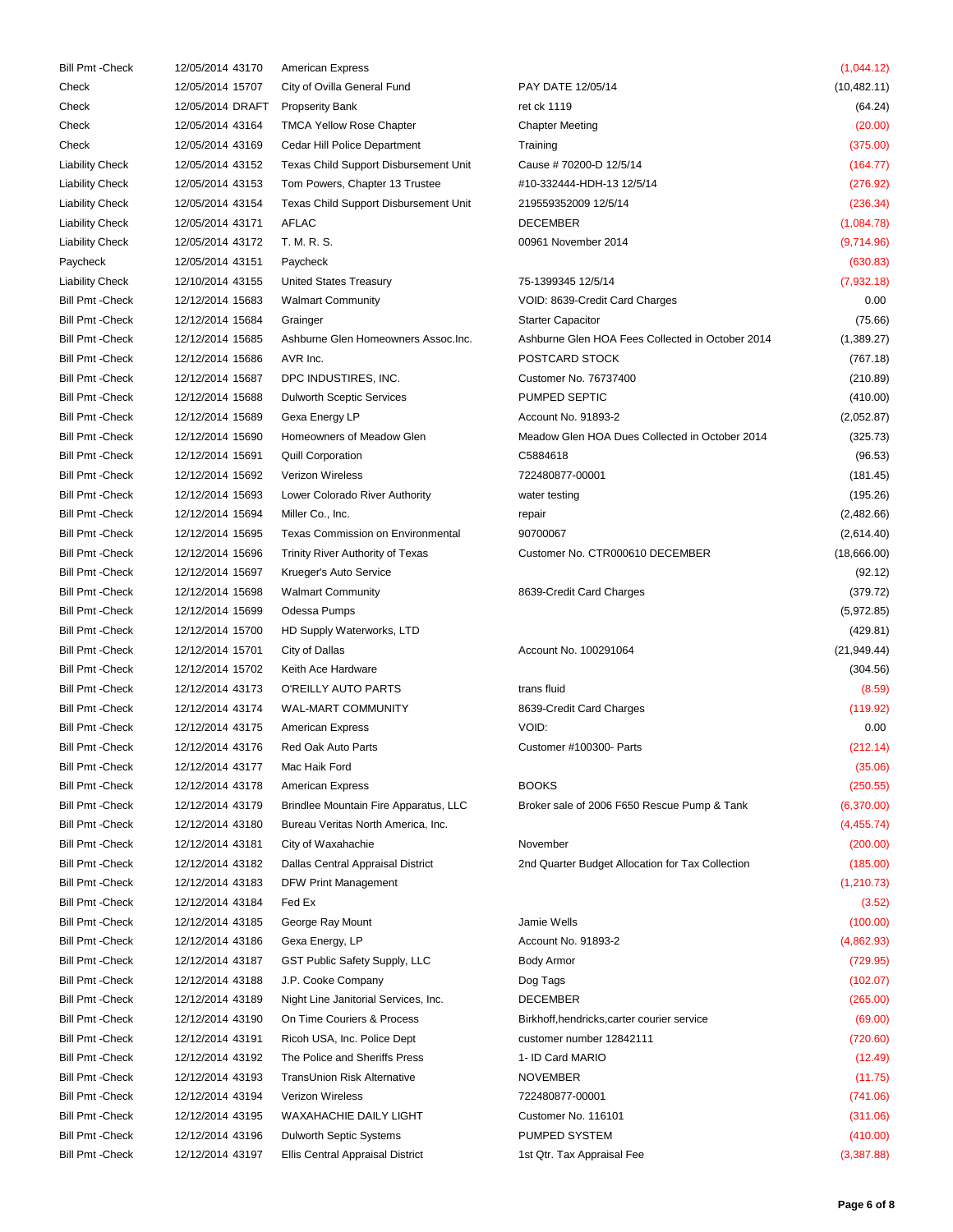| <b>Bill Pmt - Check</b> | 12/12/2014 43198 | Metro Fire Apparatus Specialists, Inc.   |                                                    | (60.00)      |
|-------------------------|------------------|------------------------------------------|----------------------------------------------------|--------------|
| <b>Bill Pmt - Check</b> | 12/12/2014 43199 | Quill                                    |                                                    | (177.16)     |
| <b>Bill Pmt - Check</b> | 12/12/2014 43200 | Krueger's Auto Service Center            | fuse                                               | (2.64)       |
| <b>Bill Pmt - Check</b> | 12/12/2014 43201 | <b>American Express</b>                  |                                                    | (302.52)     |
| <b>Bill Pmt - Check</b> | 12/12/2014 43202 | Keith Ace Hardware                       |                                                    | (227.53)     |
| <b>Bill Pmt - Check</b> | 12/15/2014 15705 | City of Ovilla General Fund              | Garbage Transfer November 2014                     | (17, 378.67) |
| Check                   | 12/15/2014 15706 | <b>State Comptroller</b>                 | Sales Tax Payable for november 2014                | (1,080.76)   |
| Check                   | 12/16/2014 43203 | <b>Everett Spencer</b>                   | Vol Incentive Pay                                  | (105.00)     |
| Check                   | 12/16/2014 43204 | John Chapman                             |                                                    | (100.00)     |
| Check                   | 12/16/2014 43205 | Dalton A. Baker                          | <b>VOLUNTEER</b>                                   | (250.00)     |
| Check                   | 12/16/2014 43206 | Jacki Witherspoon                        |                                                    | (200.00)     |
| Check                   | 12/16/2014 43207 | Nicolas Ray Guffey                       |                                                    | (225.00)     |
| Check                   | 12/16/2014 43208 | Aaron Zalkovsky                          |                                                    | (25.00)      |
| Check                   | 12/16/2014 43209 | Kelsey Hazard                            |                                                    | (150.00)     |
| Check                   | 12/16/2014 43210 | Sean Baily                               |                                                    | (157.50)     |
| Check                   | 12/16/2014 43211 | William Neal Holt                        |                                                    | (35.00)      |
| Check                   | 12/16/2014 43212 |                                          |                                                    |              |
|                         |                  | Timothy J. Sherwood                      | ret ck 1263                                        | (325.00)     |
| Check                   | 12/17/2014 DRAFT | <b>Propserity Bank</b>                   |                                                    | (38.78)      |
| Check                   | 12/18/2014 43239 | Bubba's & Babe's Catering                | <b>Police Christmas Dinner</b>                     | (144.56)     |
| <b>Liability Check</b>  | 12/18/2014 ach   | QuickBooks Payroll Service               | Created by Payroll Service on 12/16/2014           | (41, 830.34) |
| <b>Bill Pmt - Check</b> | 12/19/2014 15708 | Ashburne Glen Homeowners Assoc.Inc.      | refund                                             | (50.00)      |
| <b>Bill Pmt - Check</b> | 12/19/2014 15709 | Residential Solutions, LLC               | refund                                             | (98.69)      |
| <b>Bill Pmt - Check</b> | 12/19/2014 15715 | Citibank                                 |                                                    | (387.58)     |
| <b>Bill Pmt - Check</b> | 12/19/2014 15713 | Red Oak Auto Parts                       |                                                    | (10.80)      |
| <b>Bill Pmt - Check</b> | 12/19/2014 15716 | Birkhoff, Hendricks, & Carter, LLP       | <b>IMPACT FEE UPDATE</b>                           | (560.54)     |
| <b>Bill Pmt - Check</b> | 12/19/2014 15717 | DPC INDUSTIRES, INC.                     | Customer No. 76737400                              | (30.00)      |
| <b>Bill Pmt - Check</b> | 12/19/2014 15718 | <b>Birch Communications</b>              | Account No. 37994                                  | (352.01)     |
| <b>Bill Pmt - Check</b> | 12/19/2014 43218 | <b>TMCCP</b>                             | Supplement to Manual                               | (25.00)      |
| <b>Bill Pmt - Check</b> | 12/19/2014 43219 | Citibank                                 |                                                    | (885.73)     |
| <b>Bill Pmt - Check</b> | 12/19/2014 43220 | Air Supply of North Texas                | Customer No. 30234                                 | (15.00)      |
| <b>Bill Pmt - Check</b> | 12/19/2014 43221 | Birkhoff, Hendricks & Carter, LLP        | BRYSON MANOR / IMPACT FEE UPDATE                   | (1,923.45)   |
| <b>Bill Pmt - Check</b> | 12/19/2014 43222 | Davis & Stanton                          | OVILLA01                                           | (9.00)       |
| <b>Bill Pmt - Check</b> | 12/19/2014 43223 | DeSoto Janitorial Supply, Inc.           |                                                    | (142.44)     |
| <b>Bill Pmt - Check</b> | 12/19/2014 43224 | DFW Print Management                     | shirts heritage day                                | (469.75)     |
| <b>Bill Pmt - Check</b> | 12/19/2014 43225 | Eagle Fire Extinguisher Co., Inc.        |                                                    | (141.95)     |
| <b>Bill Pmt - Check</b> | 12/19/2014 43226 | John Binford                             | <b>VARIOUS SOFTWARE CHANGES</b>                    | (262.50)     |
| <b>Bill Pmt - Check</b> | 12/19/2014 43227 | KONICA MINOLTA BUSINESS                  | VOID: 061-0040730-000- Copier Pmt. & Prop. TX Pmt. | 0.00         |
| <b>Bill Pmt - Check</b> | 12/19/2014 43228 | Nichols, Jackson, Dillard, Hager & Smith |                                                    | (451.22)     |
| <b>Bill Pmt - Check</b> | 12/19/2014 43229 | RDJ SPECIALTIES, INC                     | shatterproof ornaments                             | (326.57)     |
| <b>Bill Pmt - Check</b> | 12/19/2014 43230 | Ricoh USA, Inc. Police Dept              | customer number 6030004907 000                     | (81.65)      |
| <b>Bill Pmt - Check</b> | 12/19/2014 43231 | Scott Kurth                              | DECEMBER COURT                                     | (440.00)     |
| <b>Bill Pmt - Check</b> | 12/19/2014 43232 | Sun Badge Co.                            | belt buckles                                       | (1,272.50)   |
| <b>Bill Pmt - Check</b> | 12/19/2014 43233 | Tactical Medical Solutions, Inc.         |                                                    | (651.97)     |
| <b>Bill Pmt - Check</b> | 12/19/2014 43234 | <b>Taser International</b>               | camera                                             | (411.96)     |
| <b>Bill Pmt - Check</b> | 12/19/2014 43235 | TEXAS EMERGENCY SERVICES RETIREMENT      |                                                    | (108.00)     |
| <b>Bill Pmt - Check</b> | 12/19/2014 43236 | <b>TML Administrative Services</b>       | MEMBERSHIP RENEWAL                                 | (1,040.00)   |
| <b>Bill Pmt - Check</b> | 12/19/2014 43237 | <b>Birch Communications</b>              | Account No. 37994                                  | (1,324.25)   |
| <b>Bill Pmt - Check</b> | 12/19/2014 43238 | KONICA MINOLTA BUSINESS                  | 061-0040730-000- Copier Pmt. & Prop. TX Pmt.       | (235.08)     |
| Check                   | 12/19/2014 15710 | Caldwell County Chev                     |                                                    | (23, 770.00) |
|                         |                  |                                          |                                                    |              |
| Check                   | 12/19/2014 15711 | City of Ovilla General Fund              | PAY DATE 12/19/14                                  | (11, 124.93) |
| Check                   | 12/19/2014 15712 | U.S. Postal Service                      | postage water bills                                | (500.00)     |
| Check                   | 12/19/2014 15714 | Mr. Daniel Durham                        | reimb. exp prof. dev.                              | (164.01)     |
| <b>Liability Check</b>  | 12/19/2014 43240 | Colonial Life Processing Center          | E3281110                                           | (29.94)      |
| Paycheck                | 12/19/2014 43217 | Paycheck                                 |                                                    | (688.57)     |
| Check                   | 12/22/2014 43241 | Mary Button                              | Refund remaining Bond Docket #148296               | (90.90)      |
| <b>Bill Pmt - Check</b> | 12/23/2014 15719 | AVR Inc.                                 | ANNUAL MAINT. 2/1/15-3/31/16                       | (371.00)     |
| <b>Bill Pmt - Check</b> | 12/23/2014 15720 | Hilco Electric Cooperative, Inc.         | 5605450                                            | (87.19)      |